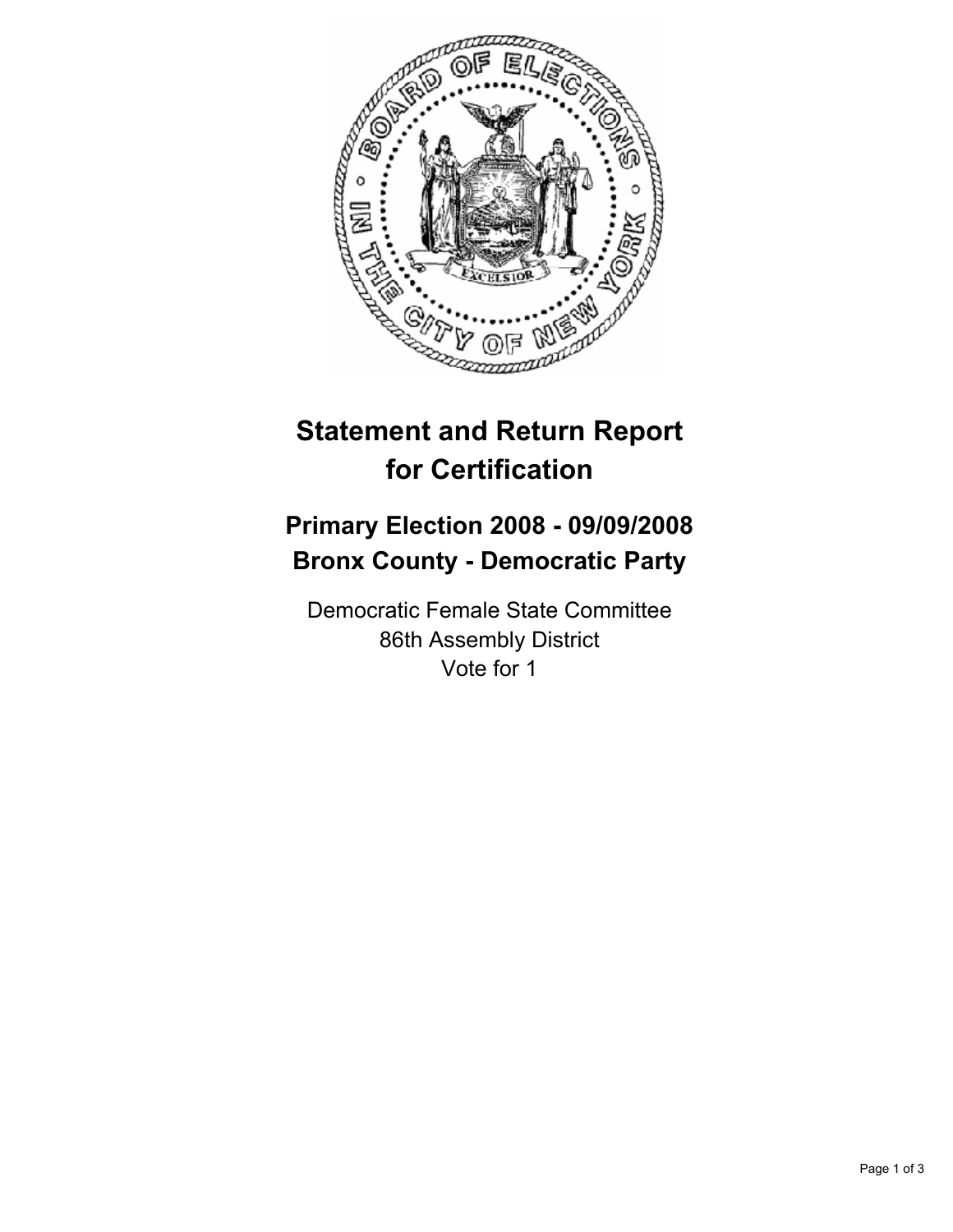

### **Assembly District 86**

| <b>EMERGENCY</b>   | 9     |
|--------------------|-------|
| ABSENTEE/MILITARY  | 74    |
| AFFIDAVIT          | 260   |
| ELIZABETH ORTIZ    | 1,243 |
| YUDELKA TAPIA      | 690   |
| <b>Total Votes</b> | 1,933 |